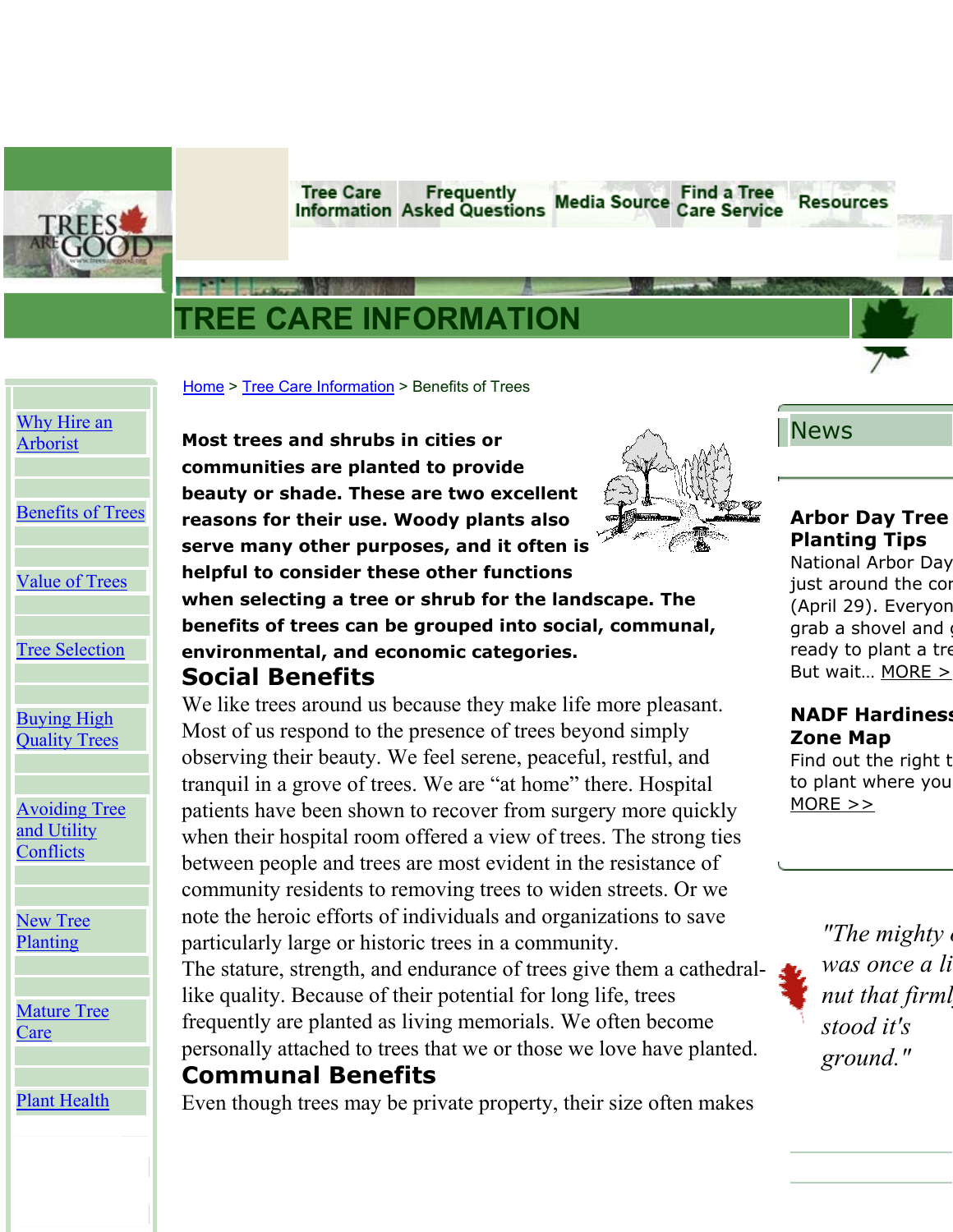**C[are](http://www.treesaregood.com/treecare/phc.aspx)** Trees and [Turf](http://www.treesaregood.com/treecare/trees_turf.aspx) [Proper Mulching](http://www.treesaregood.com/treecare/mulching.aspx) **T[echniques](http://www.treesaregood.com/treecare/mulching.aspx)** [Pruning Young](http://www.treesaregood.com/treecare/pruning_young.aspx) **T[rees](http://www.treesaregood.com/treecare/pruning_young.aspx)** [Pruning Mature](http://www.treesaregood.com/treecare/pruning_mature.aspx) **T[rees](http://www.treesaregood.com/treecare/pruning_mature.aspx)** [Why Topping](http://www.treesaregood.com/treecare/topping.aspx) Hurts [Trees](http://www.treesaregood.com/treecare/topping.aspx)

[Insect and](http://www.treesaregood.com/treecare/insect_disease.aspx) **[Disease](http://www.treesaregood.com/treecare/insect_disease.aspx)** [Problems](http://www.treesaregood.com/treecare/insect_disease.aspx)

**[Recognizing](http://www.treesaregood.com/treecare/hazards.aspx)** Tree [Hazards](http://www.treesaregood.com/treecare/hazards.aspx)

[Avoiding Tree](http://www.treesaregood.com/treecare/avoiding_construction.aspx) [Damage During](http://www.treesaregood.com/treecare/avoiding_construction.aspx) **C[onstruction](http://www.treesaregood.com/treecare/avoiding_construction.aspx)** 

[Treatment of](http://www.treesaregood.com/treecare/treatment_construction.aspx) [Trees Damaged](http://www.treesaregood.com/treecare/treatment_construction.aspx) by [Construction](http://www.treesaregood.com/treecare/treatment_construction.aspx)

[Contact](http://www.treesaregood.com/Contact/Contact.aspx) Us

them part of the community as well. Because trees occupy considerable space, planning is required if both you and your neighbors are to benefit. With proper selection and maintenance, trees can enhance and function on one property without infringing on the rights and privileges of neighbors.

City trees often serve several architectural and engineering functions. They provide privacy, emphasize views, or screen out objectionable views. They reduce glare and reflection. They direct pedestrian traffic. They provide background to and soften, complement, or enhance architecture.

## **Environmental Benefits**

Trees alter the environment in which we live by moderating climate, improving air quality, conserving water, and harboring wildlife. Climate control is obtained by moderating the effects of sun, wind, and rain. Radiant energy from the sun is absorbed or deflected by leaves on deciduous trees in the summer and is only filtered by branches of deciduous trees in winter. We are cooler when we stand in the shade of trees and are not exposed to direct sunlight. In winter, we value the sun's radiant energy. Therefore, we should plant only small or deciduous trees on the south side of homes.

Wind speed and direction can be affected by trees. The more compact the foliage on the tree or group of trees, the greater the influence of the windbreak. The downward fall of rain, sleet, and hail is initially absorbed or deflected by trees, which provides some protection for people, pets, and buildings. Trees intercept water, store some of it, and reduce storm runoff and the possibility of flooding.

Dew and frost are less common under trees because less radiant energy is released from the soil in those areas at night.

Temperature in the vicinity of trees is cooler than that away from trees. The larger the tree, the greater the cooling. By using trees in the cities, we are able to moderate the heat-island effect caused by pavement and buildings in commercial areas.

Air quality can be improved through the use of trees, shrubs, and turf. Leaves filter the air we breathe by removing dust and other particulates. Rain then washes the pollutants to the ground. Leaves absorb carbon dioxide from the air to form carbohydrates that are

# Resources

#### **Benefits of Tree Brochure**



Available through t ISA [Web store](http://secure.isa-arbor.com/store/Brochures-C5.aspx)

### **There's Money i Your Trees**

How much are you trees worth? Most more than you thin  $MORE$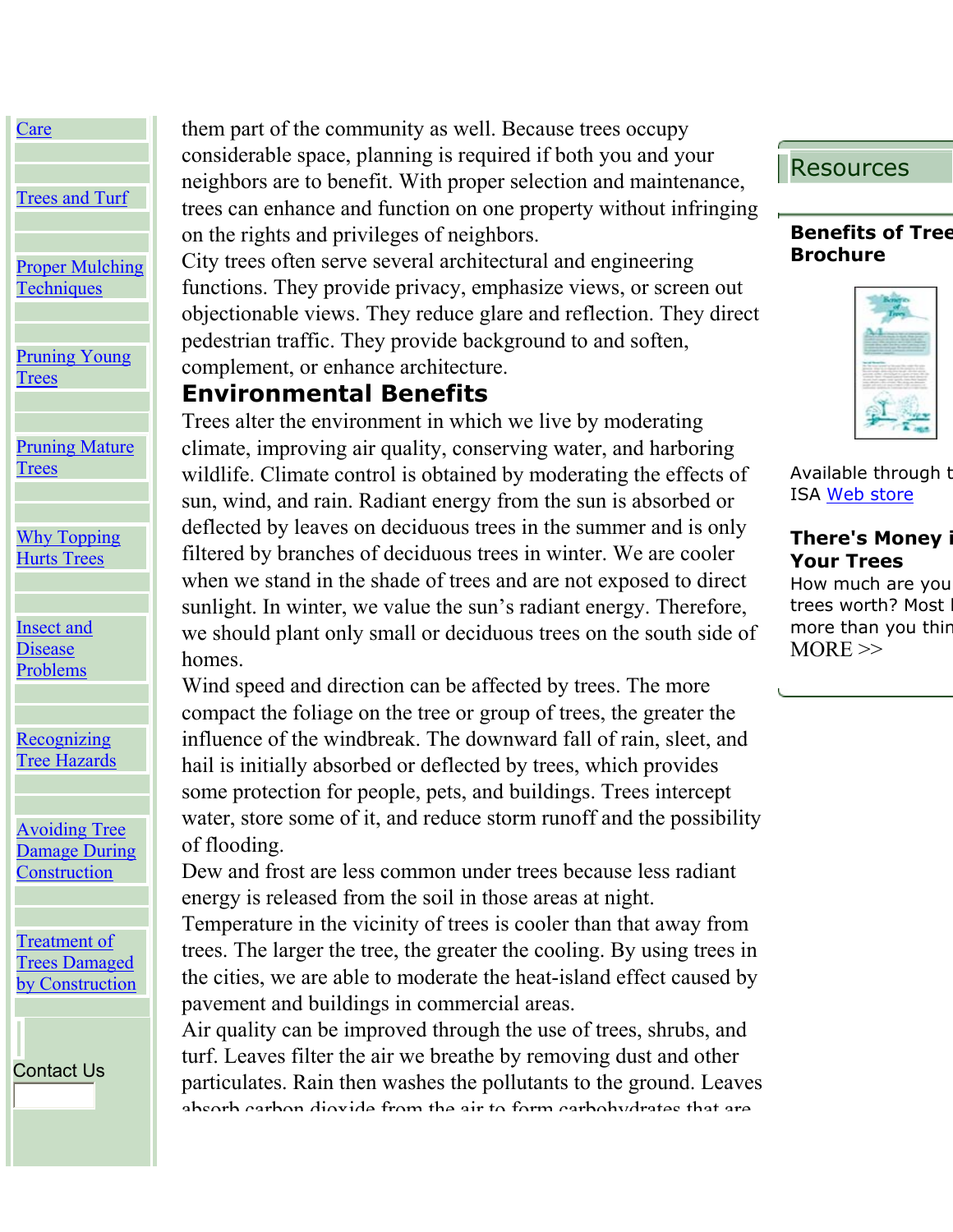absorb carbon dioxide from the air to form carbohydrates that are used in the plant's structure and function. In this process, leaves also absorb other air pollutants—such as ozone, carbon monoxide, and sulfur dioxide—and give off oxygen.

By planting trees and shrubs, we return to a more natural, less artificial environment. Birds and other wildlife are attracted to the area. The natural cycles of plant growth, reproduction, and decomposition are again present, both above and below ground. Natural harmony is restored to the urban environment.

### **Economic Benefits**

Individual trees and shrubs have value, but the variability of species, size, condition, and function makes determining their economic value difficult. The economic benefits of trees can be both direct and indirect. Direct economic benefits are usually associated with energy costs. Air-conditioning costs are lower in a tree-shaded home. Heating costs are reduced when a home has a windbreak. Trees increase in value from the time they are planted until they mature. Trees are a wise investment of funds because landscaped homes are more valuable than nonlandscaped homes. The savings in energy costs and the increase in property value directly benefit each home owner.

The indirect economic benefits of trees are even greater. These benefits are available to the community or region. Lowered electricity bills are paid by customers when power companies are able to use less water in their cooling towers, build fewer new facilities to meet peak demands, use reduced amounts of fossil fuel in their furnaces, and use fewer measures to control air pollution. Communities also can save money if fewer facilities must be built to control storm water in the region. To the individual, these savings are small, but to the community, reductions in these expenses are often in the thousands of dollars.



**Search**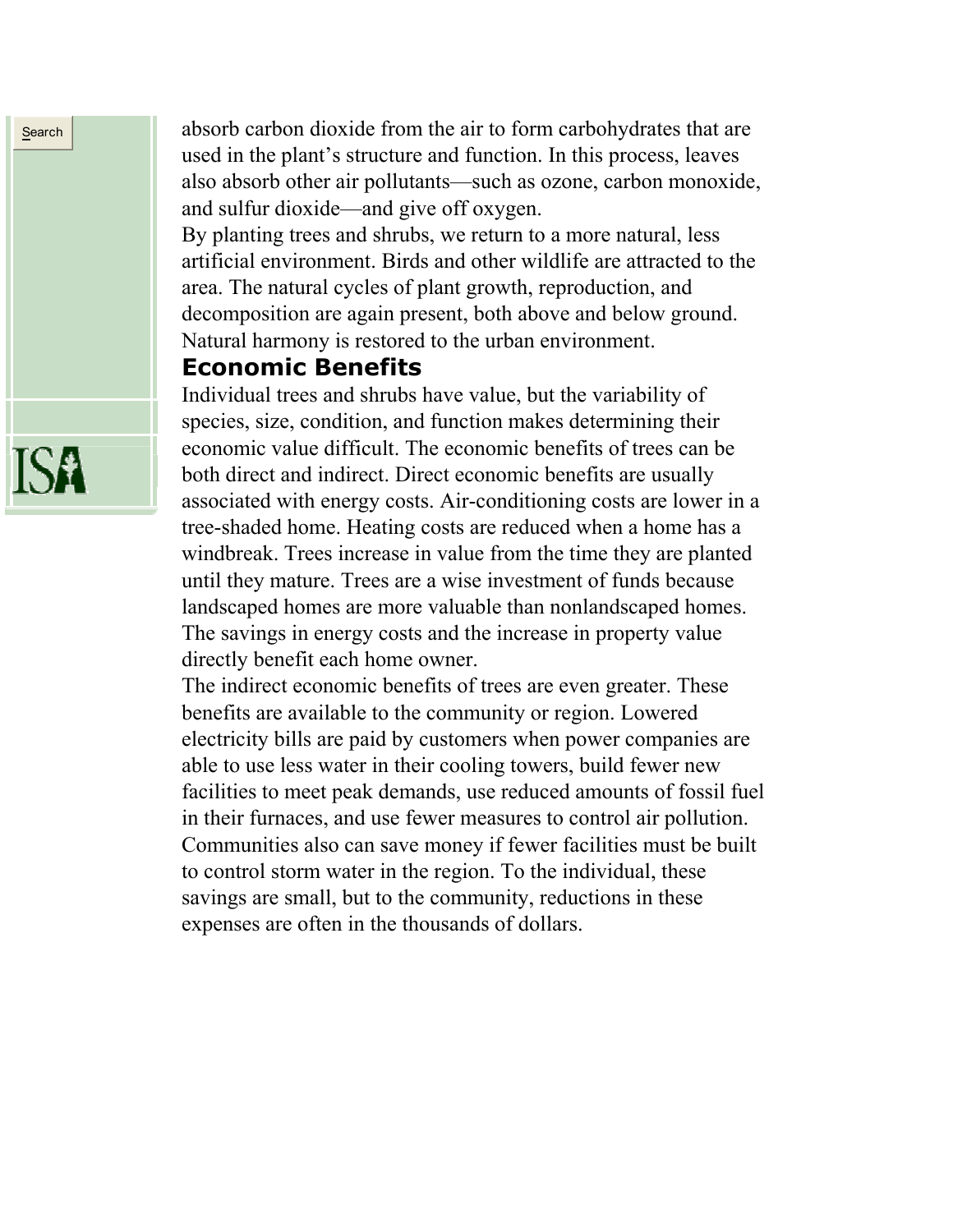

# **Trees Require an Investment**

Trees provide numerous aesthetic and economic benefits but also incur some costs. You need to be aware that an investment is required for your trees to provide the benefits that you desire. The biggest cost of trees and shrubs occurs when they are purchased and planted. Initial care almost always includes some watering. Leaf, branch, and whole tree removal and disposal can be expensive.

To function well in the landscape, trees require maintenance. Much can be done by the informed home owner. Corrective pruning and mulching gives trees a good start. Shade trees, however, quickly grow to a size that may require the services of a professional arborist. Arborists have the knowledge and equipment needed to prune, spray, fertilize, and otherwise maintain a large tree. Your garden center owner, university extension agent, community forester, or consulting arborist can answer questions about tree maintenance, suggest treatments, or recommend qualified arborists.

# **The PHC Alternative**

Maintaining mature landscapes is a complicated undertaking. You may wish to consider a professional plant health care (PHC) maintenance program that is now available from many landscape care companies. The program is designed to maintain plant vigor